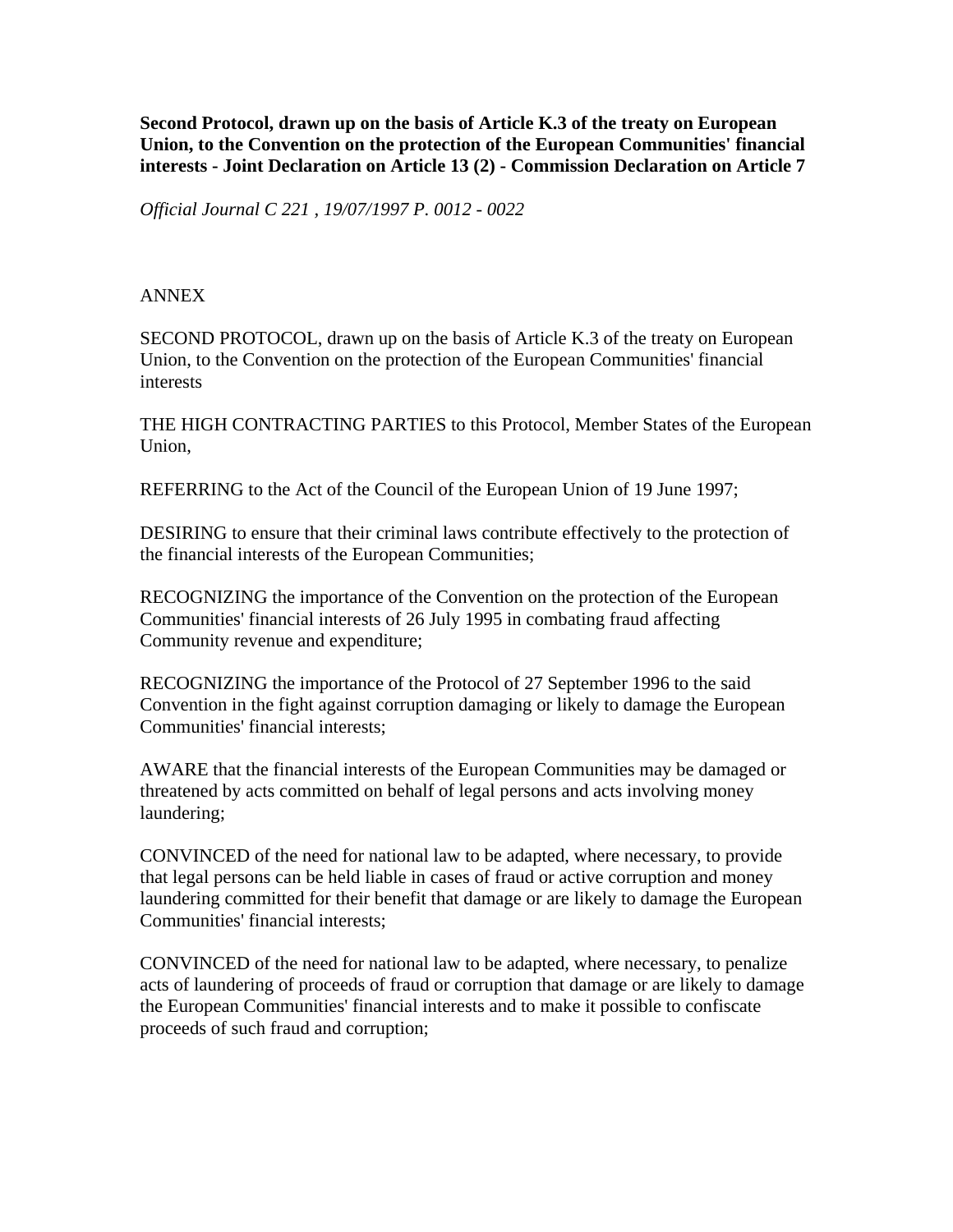CONVINCED of the need for national law to be adapted, where necessary, in order to prevent the refusal of mutual assistance solely because offences covered by this Protocol concern or are considered as tax or customs duty offences;

NOTING that cooperation between Member States is already covered by the Convention on the protection of the European Communities' financial interests of 26 July 1995, but that there is a need, without prejudice to obligations under Community law, for appropriate provision also to be made for cooperation between member States and the Commission to ensure effective action against fraud, active and passive corruption and related money laundering damaging or likely to damage the European Communities' financial interests, including exchange of information between the Member States and the Commission;

CONSIDERING that, in order to encourage and facilitate the exchange of information, it is necessary to ensure adequate protection of personal data;

CONSIDERING that the exchange of information should not hinder ongoing investigations and that it is therefore necessary to provide for the protection of investigation secrecy;

CONSIDERING that appropriate provisions have to be drawn up on the competence of the Court of Justice of the European Communities;

CONSIDERING finally that the relevant provisions of the Convention on the protection of the European Communities' financial interests of 26 July 1995 should be made applicable to certain acts covered by this Protocol,

HAVE AGREED ON THE FOLLOWING PROVISIONS:

Article 1 Definitions

For the purposes of this Protocol:

(a) 'Convention` shall mean the Convention drawn up on the basis of Article K.3 of the Treaty on European Union on the protection of the European Communities' financial interests, of 26 July 1995 (1);

(b) 'fraud` shall mean the conduct referred to in Article 1 of the Convention;

(c) - 'passive corruption` shall mean the conduct referred to in Article 2 of the Protocol drawn up on the basis of Article K.3 of the Treaty on European Union to the convention on the protection of the European Communities' financial interests, of 27 September 1996  $(2)$ ,

- 'active corruption` shall mean the conduct referred to in Article 3 of the same Protocol;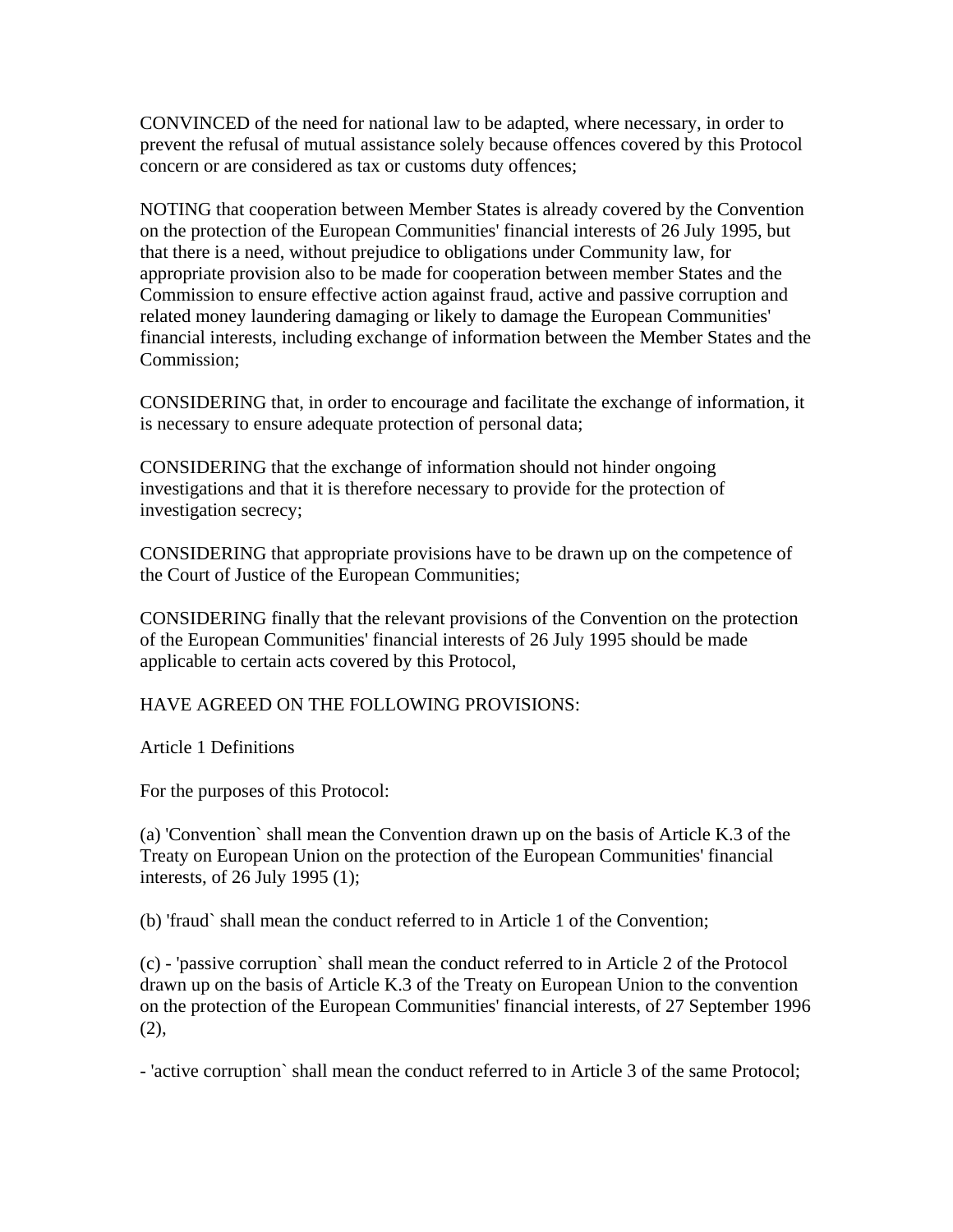(d) 'legal person` shall mean any entity having such status under the applicable national law, except for States or other public bodies in the exercise of State authority and for public international organizations;

(e) 'money laundering` shall mean the conduct as defined n the third indent of Article 1 of Council Directive 91/308/EEC of 10 June 1991 on the prevention of the use of the financial system for the purpose of money laundering (3), related to the proceeds of fraud, at least in serious cases, and of active and passive corruption.

Article 2 Money laundering

Each Member State shall take the necessary measures to establish money laundering as a criminal offence.

Article 3 Liability of legal persons

1. Each Member State shall take the necessary measures to ensure that legal persons can be held liable for fraud, active corruption and money laundering committed for their benefit by any person, acting either individually or as part of an organ of the legal person, who has a leading position within the legal person, based on

- a power of representation of the legal person, or

- an authority to take decisions on behalf of the legal person, or

- an authority to exercise control within the legal person,

as well as for involvement as accessories or instigators in such fraud, active corruption or money laundering or the attempted commission of such fraud.

2. Apart from the cases already provided for in paragraph 1, each Member State shall take the necessary measures to ensure that a legal person can be held liable where the lack of supervision or control by a person referred to in paragraph 1 has made possible the commission of a fraud or an act of active corruption or money laundering for the benefit of that legal person by a person under its authority.

3. Liability of a legal person under paragraphs 1 and 2 shall not exclude criminal proceedings against natural persons who are perpetrators, instigators or accessories in the fraud, active corruption or money laundering.

Article 4 Sanctions for legal persons

1. Each Member State shall take the necessary measures to ensure that a legal person held liable pursuant to Article 3 (1) is punishable by effective, proportionate and dissuasive sanctions, which shall include criminal or non-criminal fines and may include other sanctions such as: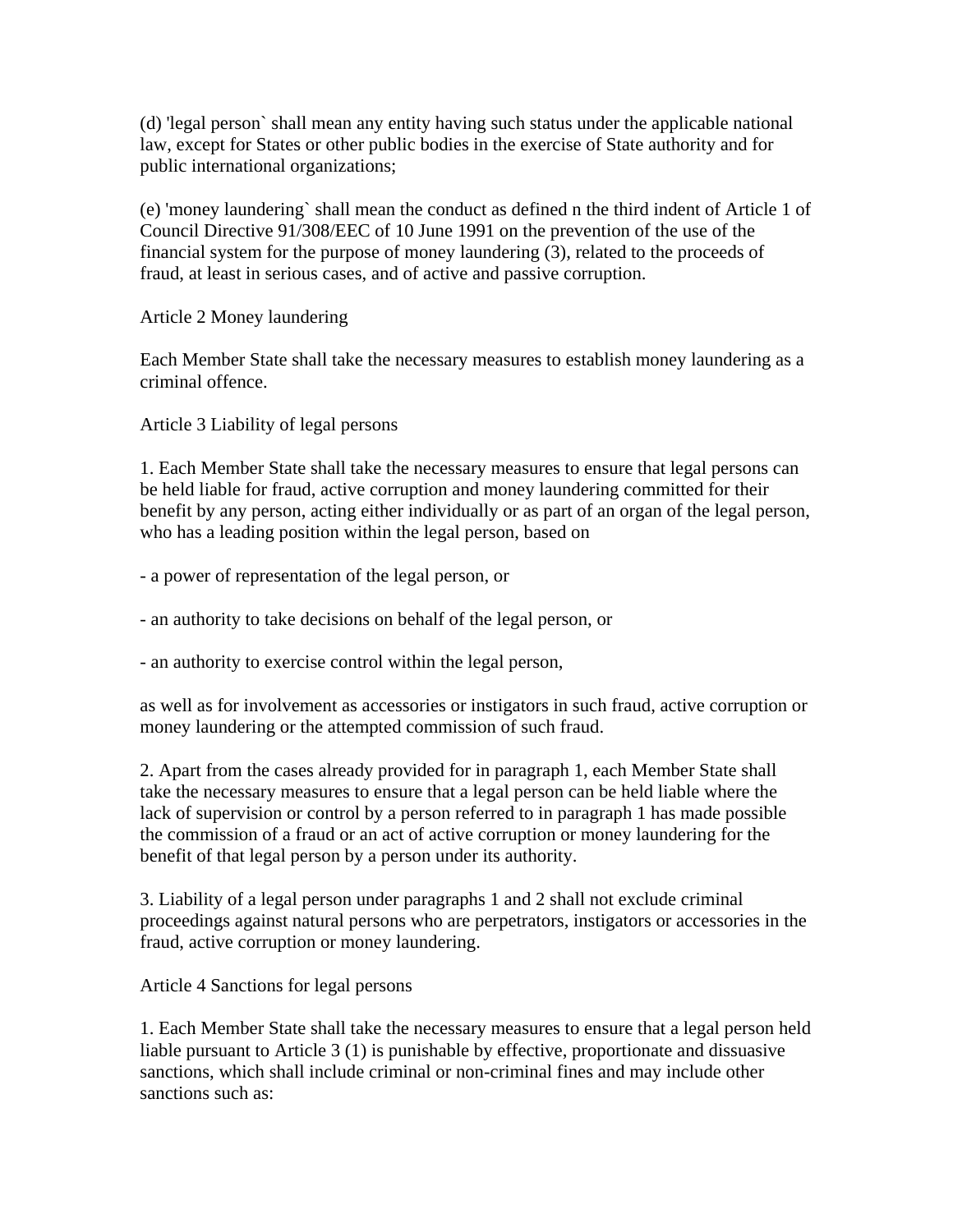(a) exclusion from entitlement to public benefits or aid;

(b) temporary or permanent disqualification from the practice of commercial activities;

(c) placing under judicial supervision;

(d) a judicial winding-up order.

2. Each Member State shall take the necessary measures to ensure that a legal person held liable pursuant to Article 3 (2) is punishable by effective, proportionate and dissuasive sanctions or measures.

## Article 5 Confiscation

Each Member State shall take the necessary measures to enable the seizure and, without prejudice to the rights of bona fide third parties, the confiscation or removal of the instruments and proceeds of fraud, active and passive corruption and money laundering, or property the value of which corresponds to such proceeds. Any instruments, proceeds or other property seized or confiscated shall be dealt with by the Member State in accordance with its national law.

Article 6 Cooperation with the Commission of the European Communities

A Member State may not refuse to provide mutual assistance in respect of fraud, active and passive corruption and money laundering for the sole reason that it concerns or is considered as a tax or customs duty offence.

Article 7 Cooperation with the Commission of the European Communities

1. The Member States and the Commission shall cooperate with each other in the fight against fraud, active and passive corruption and money laundering.

To that end, the Commission shall lend such technical and operational assistance as the competent national authorities may need to facilitate coordination of their investigations.

2. The competent authorities in the Member States may exchange information with the Commission so as to make it easier to establish the facts and to ensure effective action against fraud, active and passive corruption and money laundering. The Commission and the competent national authorities shall take account, in each specific case, of the requirements of investigation secrecy and data protection. To that end, a Member State, when supplying information to the Commission, may set specific conditions covering the use of information, whether by the Commission or by another Member State to which that information may be passed.

Article 8 Data protection responsibility for the Commission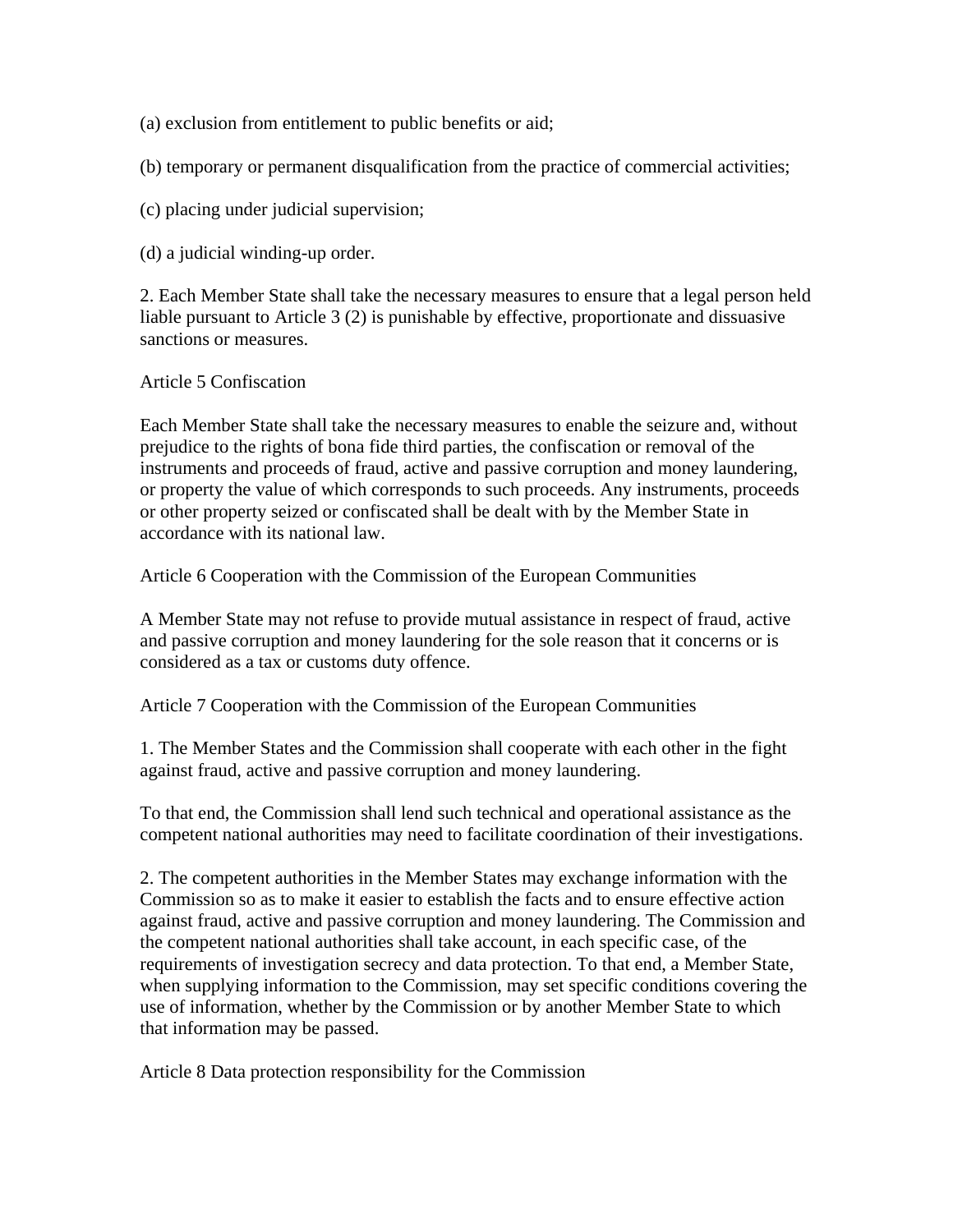The Commission shall ensure that, in the context of the exchange of information under Article 7 (2), it shall observe, as regards the processing of personal data, a level of protection equivalent to the level of protection set out in Directive 95/46/EC of the European Parliament and of the Council of 24 October 1995 on the protection of individuals with regard to the processing of personal data and on the free movement of such data (4).

Article 9 Publication of data protection rules

The rules adopted concerning the obligations under Article 8 shall be published in the Official Journal of the European Communities.

Article 10 Transfer of data to other Member States and third countries

1. Subject to any conditions referred to in Article 7 (2), the Commission may transfer personal data obtained from a Member State in the performance of its functions under Article 7 to any other Member State. The Commission shall inform the Member State which supplied the information of its intention to make such as transfer.

2. The Commission may, under the same conditions, transfer personal data obtained from a Member State in the performance of its functions under Article 7 to any third country provided that the Member State which supplied the information has agreed to such transfer.

Article 11 Supervisory authority

Any authority designated or created for the purpose of exercising the function of independent data protection supervision over personal data held by the Commission pursuant to its functions under the Treaty establishing the European Community, shall be competent to exercise the same function with respect to personal data held by the Commission by virtue of this Protocol.

Article 12 Relation to the Convention

1. The provisions of Articles 3, 5 and 6 of the Convention shall also apply to the conduct referred to in Article 2 of this Protocol.

2. The following provisions of the Convention shall also apply to this Protocol:

- Article 4, on the understanding that, unless otherwise indicated at the time of the notification provided for in Article 16 (2) of this Protocol, any declaration within the meaning of Article 4 (2) of the Convention, shall also apply to this Protocol,

- Article 7, on the understanding that the ne bis in idem principle also applies to legal persons, and that, unless otherwise indicated at the time the notification provided for in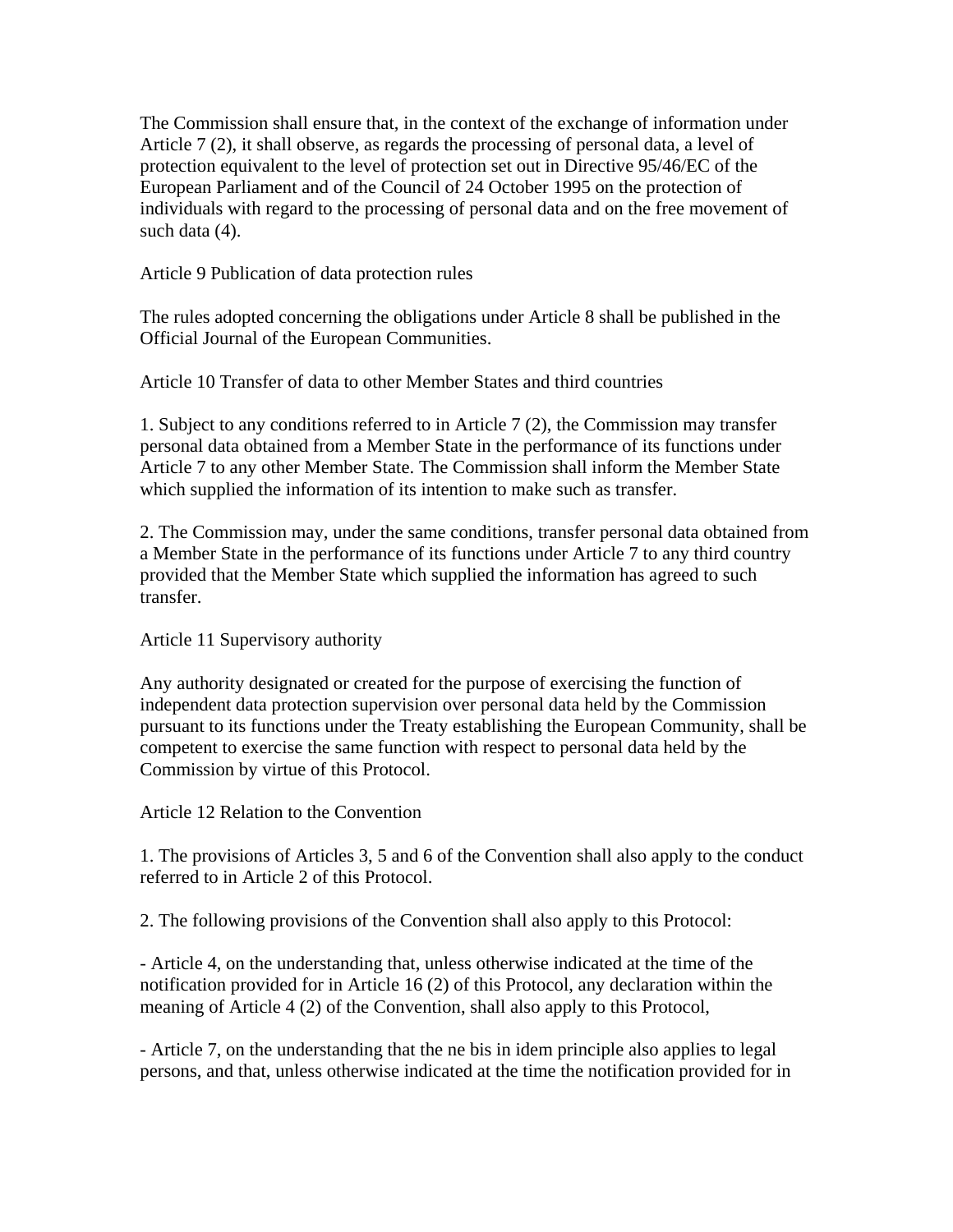Article 16 82) of this Protocol is being given, any declaration within the meaning of Article 7 (2), of the Convention shall also apply to this Protocol,

- Article 9,

- Article 10.

Article 13 Court of Justice

1. Any dispute between Member States on the interpretation or application of this Protocol must in an initial stage be examined by the Council in accordance with the procedure set out in Title VI of the Treaty on European Union with a view to reaching a solution.

If no solution is found within six months, the matter may be referred to the Court of Justice by a party to the dispute.

2. Any dispute between one or more Member States and the Commission concerning the application of Article 2 in relation to Article 1 (e), and Article 7, 8, 10 and 12 (2), fourth indent of this Protocol which it has proved impossible to settle through negotiation may be submitted to the Court of Justice, after the expiry of a period of six months from the date on which one of the parties has notified the other of the existence of a dispute.

3. The Protocol drawn up on the basis of Article K.3 of the Treaty on European Union, on the interpretation, by way of preliminary rulings, by the Court of Justice of the European Communities of the Convention on the protection of the European Communities' financial interests, of 29 November 1996 (5), shall apply to this Protocol, on the understanding that a declaration made by a Member State pursuant to Article 2 of that Protocol is also valid regarding this Protocol unless the Member State concerned makes a declaration to the contrary when giving the notification provided for in Article 16 (2) of this Protocol.

Article 14 Non-contractual liability

For the purposes of this Protocol, the non-contractual liability of the Community shall be governed by the second paragraph of Article 215 of the Treaty establishing the European Community. Article 178 of the same Treaty shall apply.

Article 15 Judicial control

1. The Court of Justice shall have jurisdiction in proceedings instituted by any natural or legal person against a decision of the Commission addressed to that person or which is of direct and individual concern to that person, on ground of infringement of Article 8 or any rule adopted pursuant thereto, or misuse of powers.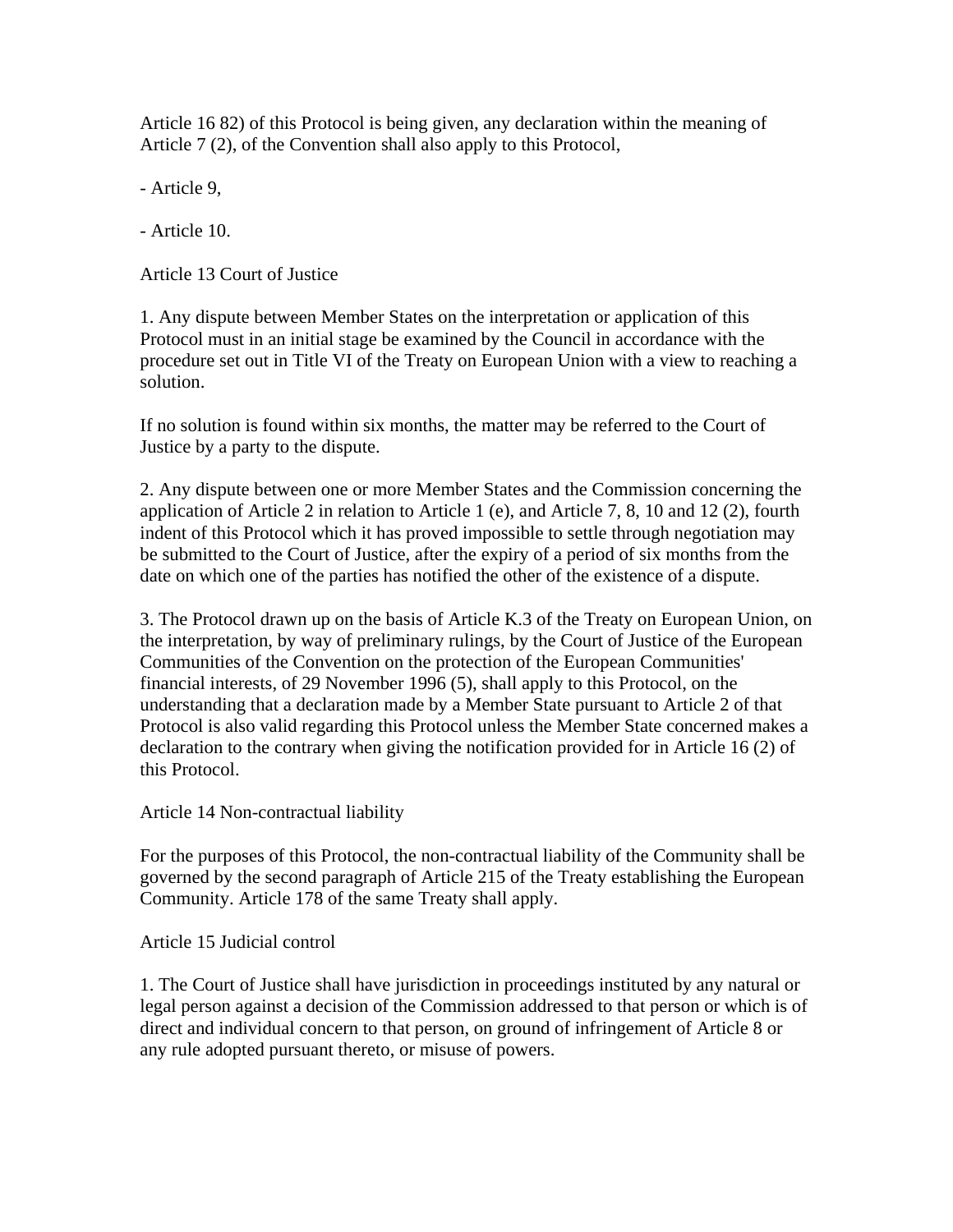2. Articles 168 a (1) and (2), 173, fifth paragraph, 174, first paragraph, 176, first and second paragraphs, 185 and 186 of the Treaty establishing the European Community, as well as the Statute of the Court of Justice of the European Community, shall apply, mutatis mutandis.

Article 16 Entry into force

1. This Protocol shall be subject to adoption by the Member States in accordance with their respective constitutional requirements.

2. Member States shall notify the Secretary-General of the Council of the European Union of the completion of the procedures required under their respective constitutional rules for adopting this Protocol.

3. This Protocol shall enter into force ninety days after the notification provided for in paragraph 2, by the State which, being a member of the European Union on the date of the adoption by the Council of the act drawing up this Protocol, is the last to fulfil that formality. If, however, the Convention has not entered into force on that date, this Protocol shall enter into force on the date on which the Convention enters into force.

4. However, the application of Article 7 (2) shall be suspended if, and for so long as, the relevant institution of the European Communities has not complied with its obligation to publish the data protection rules pursuant to Article 9 or the terms of Article 11 concerning the supervisory authority have not been complied with.

Article 17 Accession of new Member States

1. This Protocol shall be open to accession by any State that becomes a member of the European Union.

2. The text of this Protocol in the language of the acceding State, drawn up by the Council of the European Union, shall be authentic.

3. Instruments of accession shall be deposited with the depositary.

4. This Protocol shall enter into force with respect to any State that accedes to it ninety days after the deposit of its instrument of accession or on the date of entry into force of this Protocol if it has not yet entered into force at the time of expiry of the said period of ninety days.

Article 18 Reservations

1. Each Member State may reserve the right to establish the money laundering related to the proceeds of active and passive corruption as a criminal offence only in serious cases of active and passive corruption. Any Member State making such a reservation shall inform the depositary, giving details of the scope of the reservation, when giving the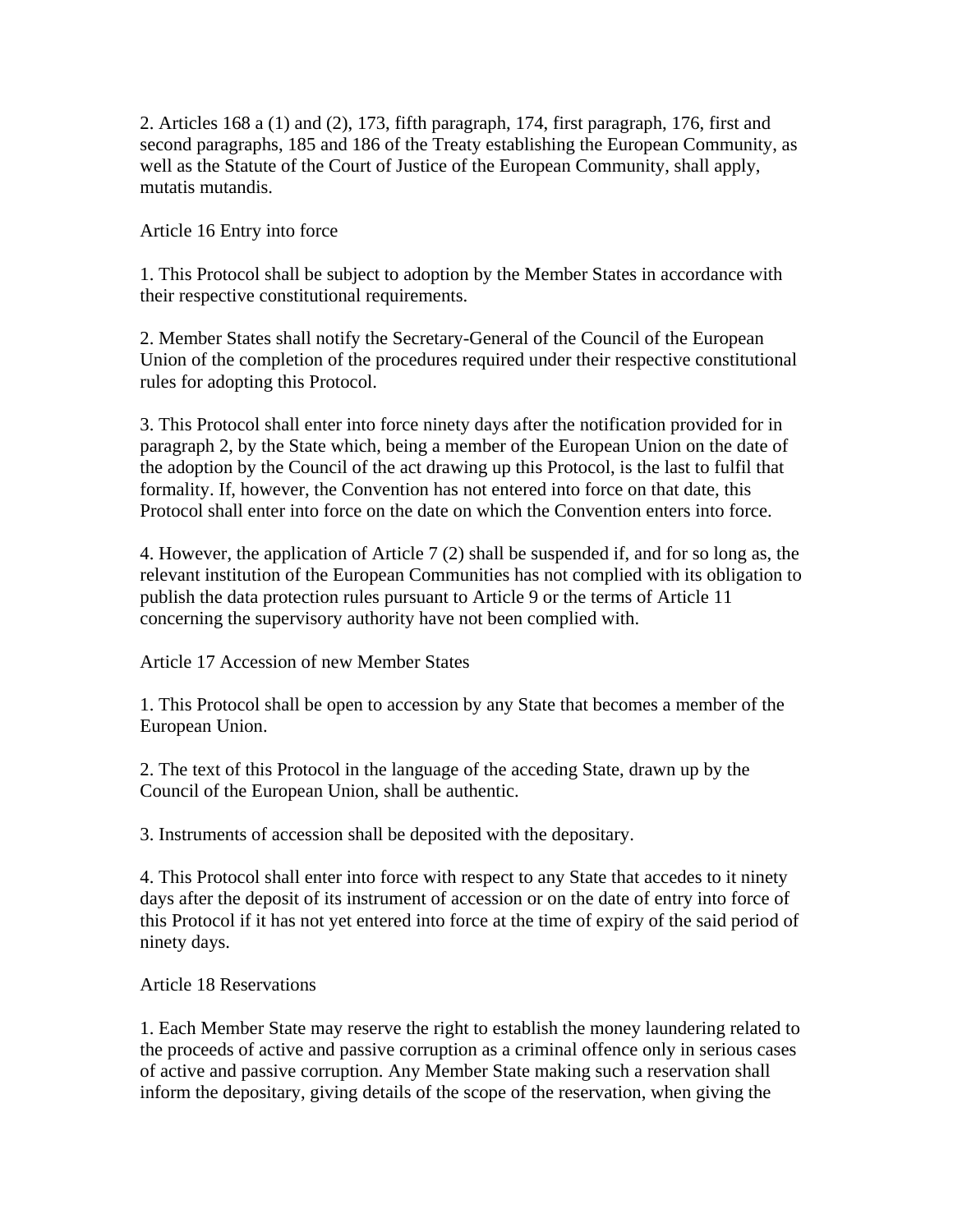notification provided for in Article 16 (2). Such a reservation shall be valid for a period of five years after the said notification. It may be renewed once for a further period of five years.

2. The Republic of Austria may, when giving its notification referred to in Article 16 (2), declare that it will not be bound by Articles 3 and 4. Such a declaration shall cease to have effect five years after the date of the adoption of the act drawing up this Protocol.

3. No other reservations shall be authorized, with the exception of those provided for in Article 12 (2), first and second indent.

Article 19 Depositary

1. The Secretary-General of the Council of the European Union shall act as depositary of this Protocol.

2. The depositary shall publish in the Official Journal of the European Communities information on the progress of adoptions and accessions, declarations and reservations and any other notification concerning this Protocol.

EN FE DE LO CUAL, los plenipotenciarios abajo firmantes suscriben el presente Protocolo.

TIL BEKRÆFTELSE HERAF har undertegnede befuldmægtigede underskrevet denne protokol.

ZU URKUND DESSEN haben die Bevollmächtigten ihre Unterschriften unter dieses Protokoll gesetzt.

ÓÅ ÐÉÓÔÙÓÇ ÔÙÍ ÁÍÙÔÅÑÙ, ïé õðïãñÜöïíôåò ðëçñåîïýóéïé Ýèåóáí ôçí õðïãñáöÞ ôïõò êÜôù áðü ôï ðáñüí ðñùôüêïëëï.

IN WITNESS WHEREOF, the undersigned Plenipotentiaries have hereto set their hands.

EN FOI DE QUOI, les plénipotentiaires soussignés ont apposé leurs signatures au bas du présent protocole.

DÁ FHIANÚ SIN, chuir na Lánchumhachtaigh thíos-sínithe a lámh leis an bPrótacal seo.

IN FEDE DI CHE, i plenipotenziari sottoscritti hanno apposto le loro firme in calce al presente protocollo.

TEN BLIJKE WAARVAN de ondergetekende gevolmachtigden hun handtekening onder dit protocol hebben gesteld.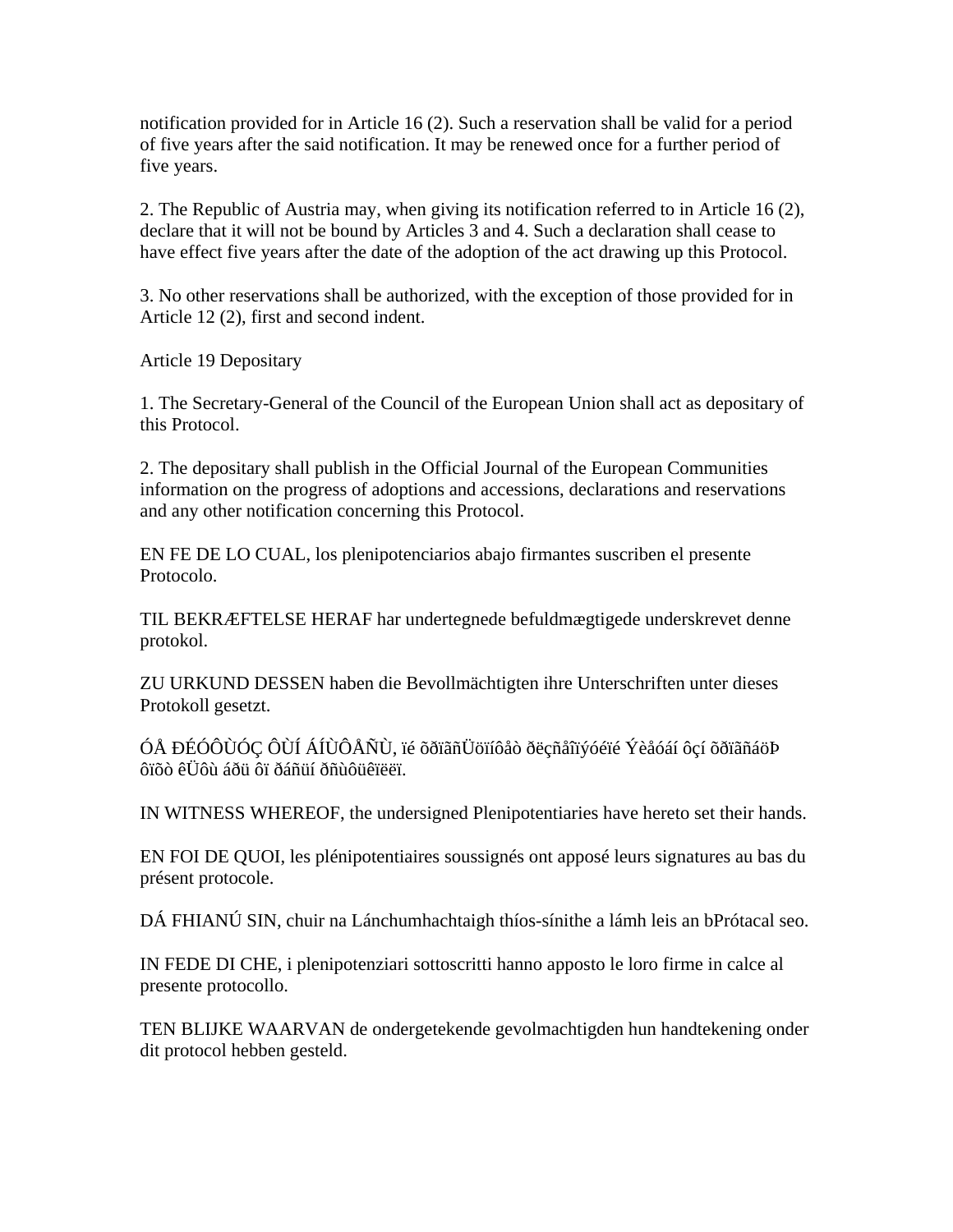EM FÉ DO QUE, os plenipotenciários abaixo assinados apuseram as suas assinaturas no presente protocolo.

TÄMÄN VAKUUDEKSI täysivaltaiset edustajat ovat allekirjoittaneet tämän pöytäkirjan.

TILL BEVIS HÄRPÅ har de befullmäktigade undertecknat detta protokoll.

Hecho en Bruselas, el diecinueve de junio de mil novecientos noventa y siete, en un ejemplar único, en lenguas alemana, danesa, española, finesa, francesa, griega, inglesa, irlandesa, italiana, neerlandesa, portuguesa y sueca, siendo cada uno de estos textos igualmente auténtico, que será depositado en los archivos de la Secretaría General del Consejo de la Unión Europea.

Udfærdiget i Bruxelles, den nittende juni nitten hundrede og syvoghalvfems, i ét eksemplar på dansk, engelsk, finsk, fransk, græsk, irsk, italiensk, nederlandsk, portugisisk, spansk, svensk og tysk, idet hver af disse tekster har samme gyldighed; de deponeres i arkiverne i Generalsekretariatet for Rådet for Den Europæiske Union.

Geschehen zu Brüssel am neunzehnten Juni neunzehnhundertsiebenundneunzig in einer Urschrift in dänischer, deutscher, englischer, finnischer, französischer, griechischer, irischer, italienischer, niederländischer, portugiesischer, schwedischer und spanischer Sprache, wobei jeder Wortlaut gleichermaßen verbindlich ist; die Urschrift wird im Archiv des Generalsekretariats des Rates der Europäischen Union hinterlegt.

 $\sim$ ãéíå óôéò ÂñõîÝëëåò, óôéò äÝêáåííÝá Éïõíßïõ ÷ßëéá åííéáêüóéá åíåíÞíôá åðôÜ, óå Ýíá ìüíï áíôßôõðï, óôçí áããëéêÞ, ãáëëéêÞ, ãåñìáíéêÞ, äáíéêÞ, åëëçíéêÞ, éñëáíäéêÞ, éóðáíéêÞ, éôáëéêÞ, ïëëáíäéêÞ, ðïñôïãáëéêÞ, óïõçäéêÞ êáé öéíëáíäéêÞ ãëþóóá, üëá äå ôá êåßìåíá åßíáé åîßóïõ áõèåíôéêÜ êáé êáôáôßèåíôáé óôá áñ÷åßá ôçò ÃåíéêÞò Ãñáììáôåßáò ôïõ Óõìâïõëßïõ ôçò ÅõñùðáúêÞò ¸íùóçò.

Done at Brussels, this nineteenth day of June in the year one thousand nine hundred and ninety-seven, in a single original, in the Danish, Dutch, English, Finnish, French, German, Greek, Irish, Italian, Portuguese, Spanish and Swedish languages, each text being equally authentic, such original remaining deposited in the archives of the General Secretariat of the Council of the European Union.

Fait à Bruxelles, le dix-neuf juin mil neuf cent quatre-vingt-dix-sept en un exemplaire unique, en langues allemande, anglaise, danoise, espagnole, finnoise, française, grecque, irlandaise, italienne, néerlandaise, portugaise et suédoise, chacun de ces textes faisant également foi, exemplaire qui est déposé dans les archives du Secrétariat général du Conseil de l'Union européenne.

Arna dhéanamh sa Bhruiséil, an naoú lá déag de Mheitheamh sa bhliain míle naoi gcéad nócha a seacht, i scríbhinn bhunaidh amháin sa Bhéarla, sa Danmhairgis, san Fhionlainnis, sa Fhraincis, sa Ghaeilge, sa Ghearmáinis, sa Ghréigis, san Iodáilis, san Ollainnis, sa Phortaingéilis, sa Spáinnis agus sa tSualainnis agus comhúdarás ag na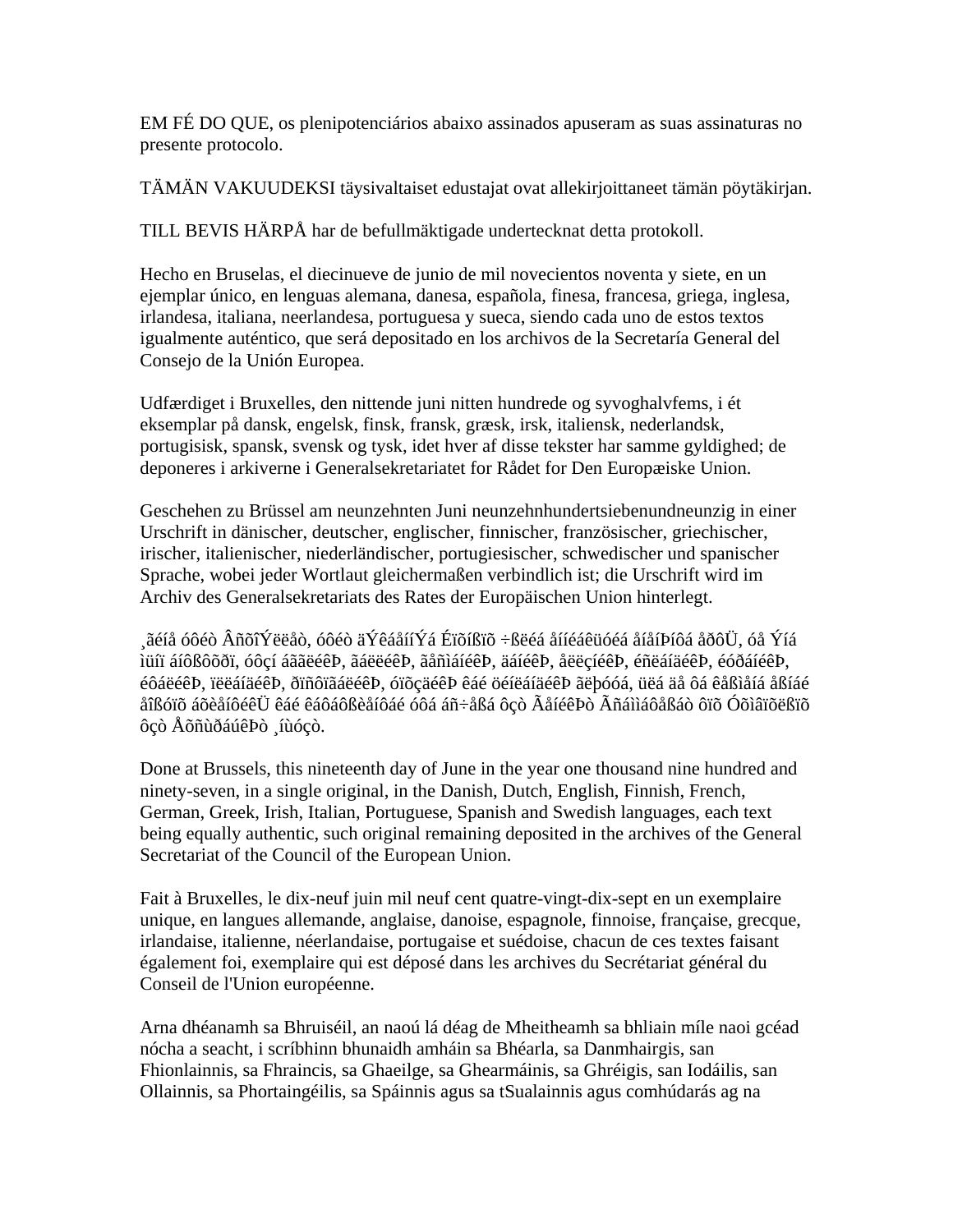téacsanna i ngach ceann de na teangacha sin; déanfar an scríbhinn bhunaidh sin a thaisceadh i gcartlann Ardrúnaíocht Chomhairle an Aontais Eorpaigh.

Fatto a Bruxelles, il diciannove giugno millenovecentonovantasette, in un unico esemplare in lingua danese, finlandese, francese, greca, inglese, irlandese, italiana, olandese, portoghese, spagnola, svedese e tedesca, tutti i testi facenti ugualmente fede, esemplare depositato negli archivi del segretariato generale del Consiglio dell'Unione europea.

Gedaan te Brussel, de negentiende juni negentienhonderd zevenennegentig, opgesteld in één exemplaar in de Deense, de Duitse, de Engelse, de Finse, de Franse, de Griekse, de Ierse, de Italiaanse, de Nederlandse, de Portugese, de Spaanse en de Zweedse taal, zijnde alle teksten gelijkelijk authentiek, dat wordt nedergelegd in het archief van het Secretariaat-generaal van de Raad van de Europese Unie.

Feito em Bruxelas, em dezanove de Junho de mil novecentos e noventa e sete, em exemplar único, nas línguas alemã, dinamarquesa, espanhola, finlandesa, francesa, grega, inglesa, irlandesa, italiana, neerlandesa, portuguesa e sueca, fazendo igualmente fé todos os textos, depositado nos arquivos do Secretariado-Geral do Conselho da União Europeia.

Tehty Brysselissä yhdeksäntenätoista päivänä kesäkuuta vuonna tuhatyhdeksänsataayhdeksänkymmentäseitsemän yhtenä ainoana kappaleena englannin, espanjan, hollannin, iirin, italian, kreikan, portugalin, ranskan, ruotsin, saksan, suomen ja tanskan kielellä kaikkien näiden tekstien ollessa yhtä todistusvoimaiset, ja se talletetaan Euroopan unionin neuvoston pääsihteeristön arkistoon.

Utfärdat i Bryssel den nittonde juni nittonhundranittiosju i ett enda exemplar på danska, engelska, finska, franska, grekiska, iriska, italienska, nederländska, portugisiska, spanska, svenska och tyska språken, vilka samtliga texter är lika giltiga, och detta original skall deponeras i arkiven hos generalsekretariatet för Europeiska unionens råd.

Pour le gouvernement du royaume de Belgique

Voor de regering van het Koninkrijk België

Für die Regierung des Königreichs Belgien

>REFERENCE TO A FILM>

For regeringen for Kongeriget Danmark

>REFERENCE TO A FILM>

Für die Regierung der Bundesrepublik Deutschland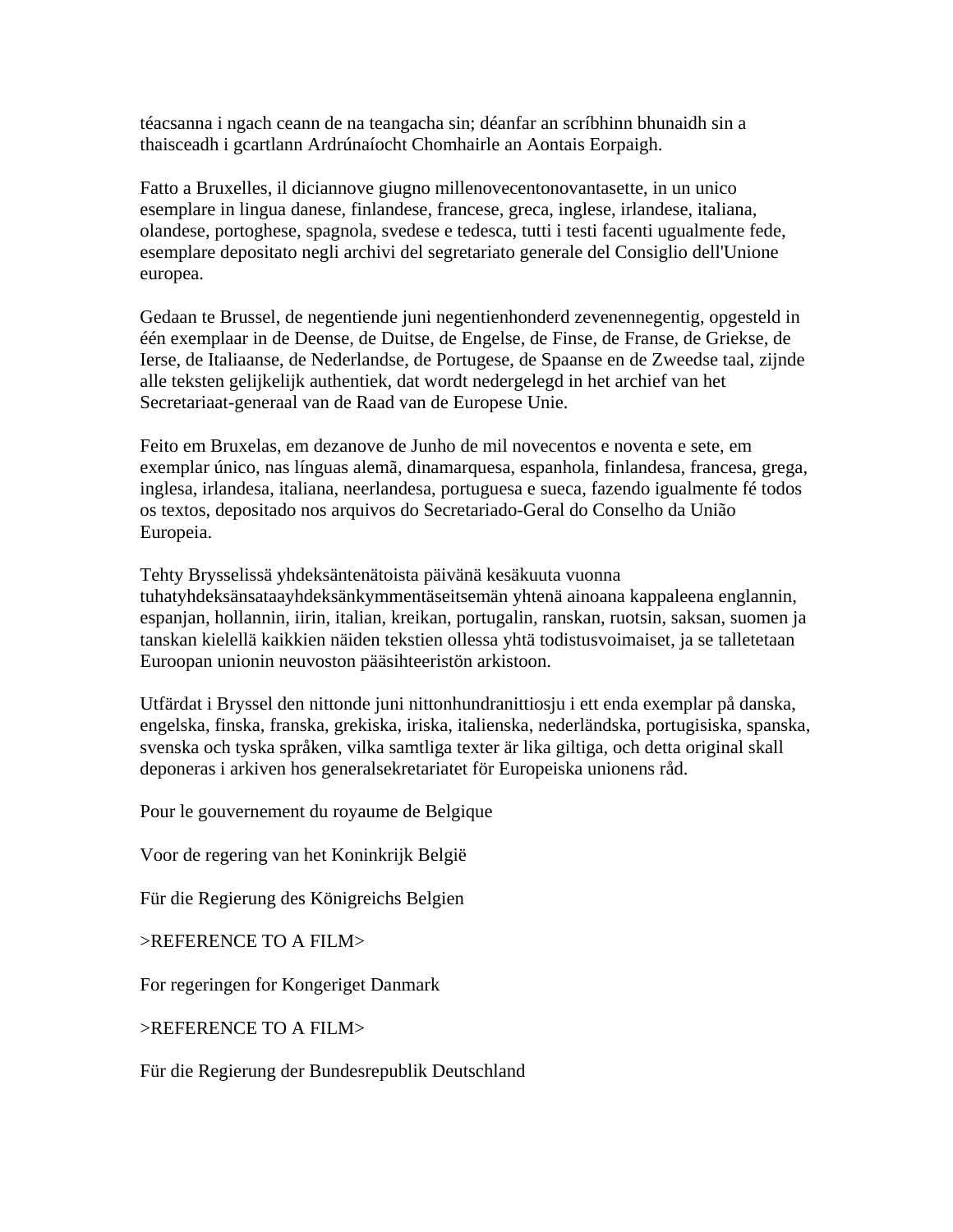>REFERENCE TO A FILM>

Ãéá ôçí êõâÝñíçóç ôçò ÅëëçíéêÞò Äçìïêñáôßáò

>REFERENCE TO A FILM>

Por el Gobierno del Reino de España

>REFERENCE TO A FILM>

Pour le gouvernement de la République française

>REFERENCE TO A FILM>

Thar ceann Rialtas na hÉireann

For the Government of Ireland

>REFERENCE TO A FILM>

Per il governo della Repubblica italiana

>REFERENCE TO A FILM>

Pour le gouvernement du grand-duché de Luxembourg

>REFERENCE TO A FILM>

Voor de regering van het Koninkrijk der Nederlanden

>REFERENCE TO A FILM>

Für die Regierung der Republik Österreich

>REFERENCE TO A FILM>

Pelo Governo da República Portuguesa

>REFERENCE TO A FILM>

Suomen hallituksen puolesta

På finska regeringens vägnar

>REFERENCE TO A FILM>